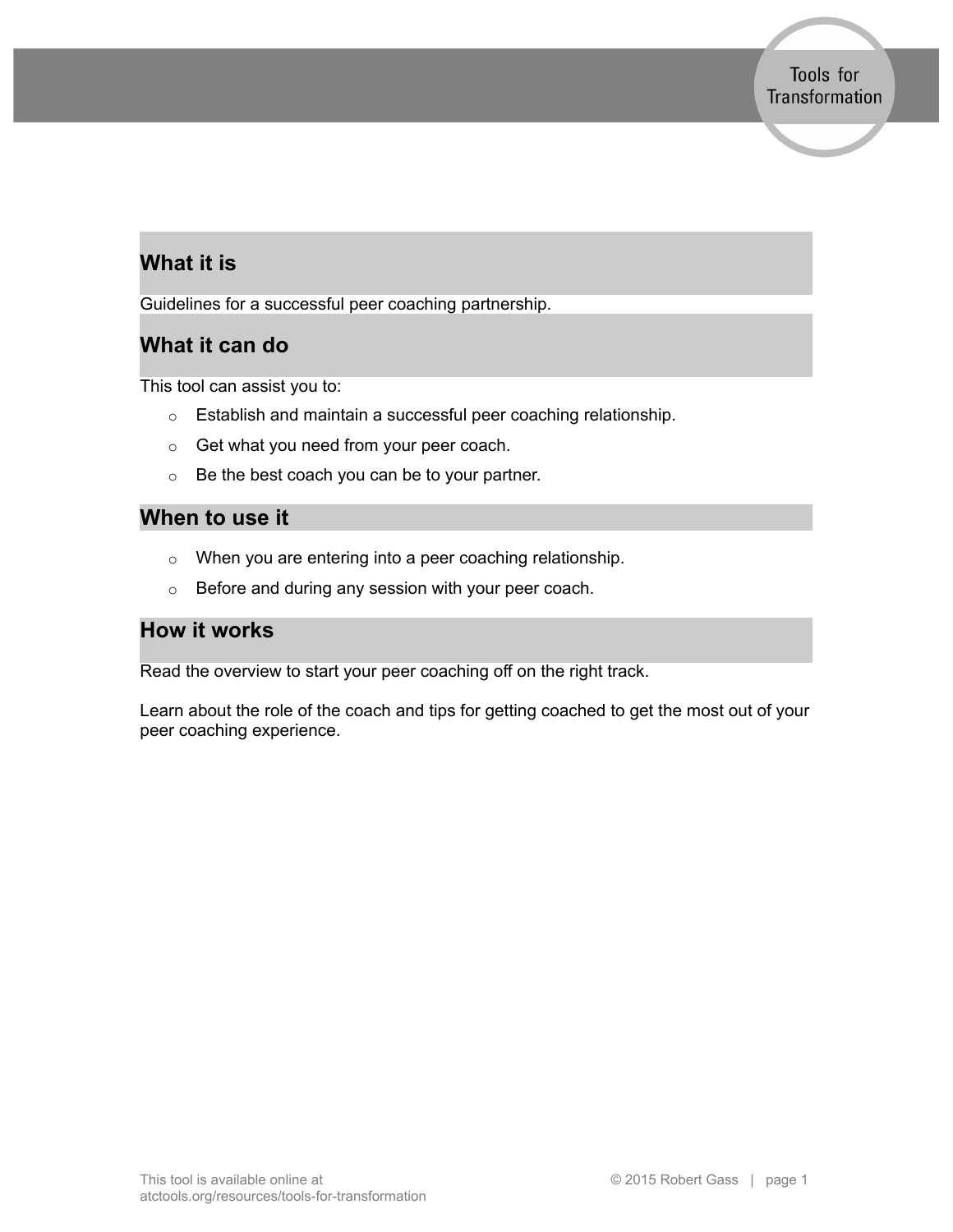#### **SET YOURSELVES UP FOR SUCCESS**

- 1. Schedule a minimum of 45 minutes for one-way coaching. That is, each of you should receive a minimum of 45 minutes of coaching. You may choose to schedule your two sessions back-to-back or at different times.
- 2. We highly recommend that you set up coaching sessions at regular intervals, so that each of you receives coaching every two weeks, or at least every month. Some structure and predictability is helpful for people with busy schedules.
- 3. Both of you should be in a space free from distraction and interruption one that supports deep reflection and being present with each other. Privacy is also important so you feel safe talking about any subject.
- 4. Coaching often happens over the phone, but if you happen to live or be in the same location, in-person can be an added treat. Skype or Google Hangouts can be a nice middle ground.
- **5.** The roles of "coach" and "person being coached" should be clearly delineated. It should be explicit when you are switching roles. In other words, it's not simply a conversation.
- 6. For the coaching to work, it's absolutely essential that you both feel space to discuss anything and everything. Don't just assume confidentiality — discuss your expectations and what confidentiality means to you both at the beginning of your peer coaching.
- 7. It's a good idea to think in advance about what you want to work on with your peer coach. Try filling out the **Lifestyle [Satisfaction](https://atctools.org/toolkit_tool/lifestyle-satisfaction-index) Index** and/or the **[Personal](https://atctools.org/toolkit_tool/personal-change-plan/) Change [Plan](https://atctools.org/toolkit_tool/personal-change-plan/)** to help you focus on the change you want to make. Both tools are available at atctools.org.

#### **THE FIRST SESSION**

- 1. Affirm and discuss the ground rule of confidentiality.
- 2. Share expectations:
	- Overall, what do you hope to get out of peer coaching?
	- Preferences for being coached: what tends to work for each of you and what doesn't?
- 3. Discuss logistics: frequency, timing of calls, etc.
- 4. Schedule several sessions. Setting up appointments can be one of the greatest challenges to successful peer coaching. Schedule a number in advance. Don't leave the first call without doing this.
- 5. Identify any goals or major things you would like to be working on over the course of the peer coaching.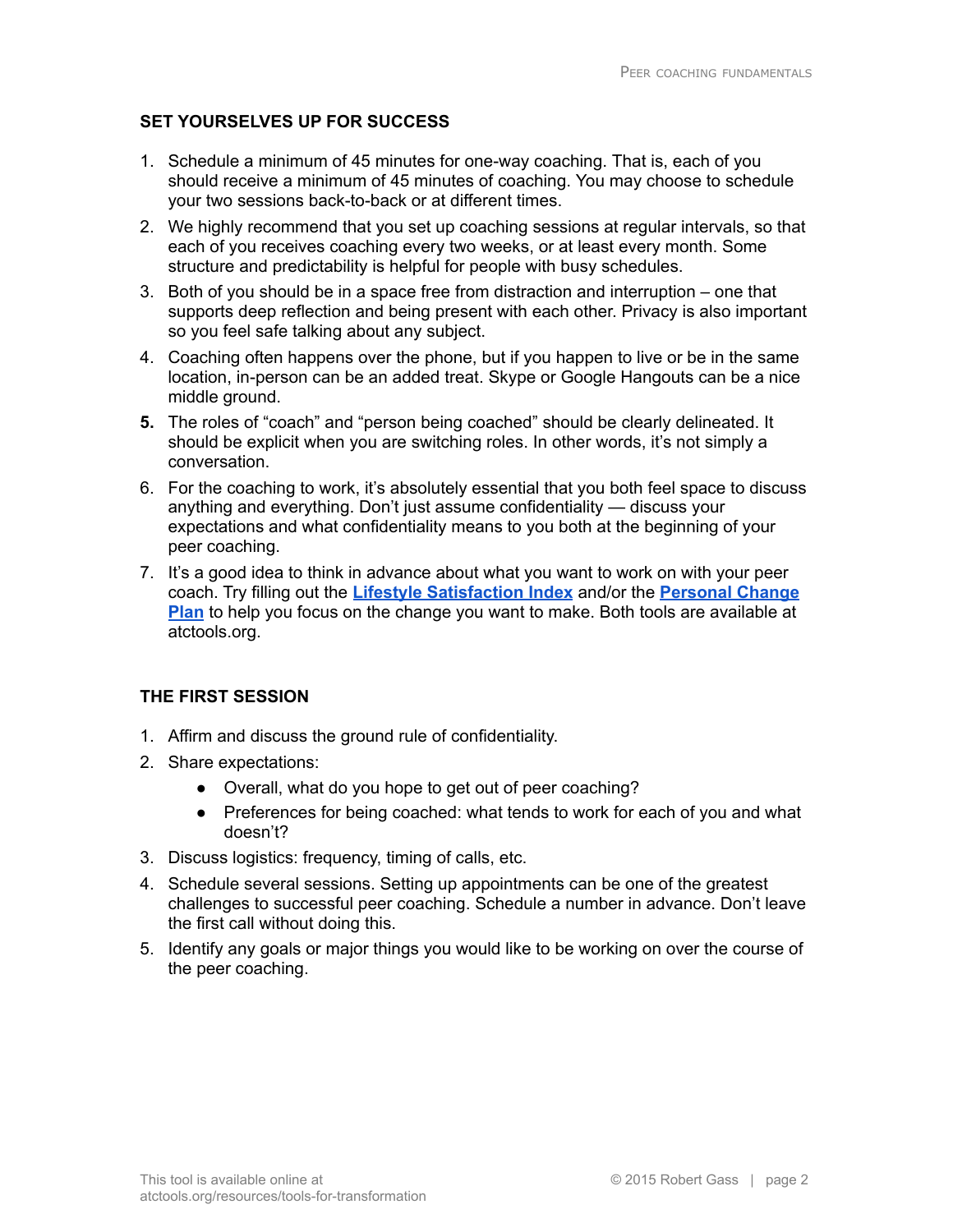#### **IMPROVING YOUR COACHING**

Coaching is a critical leadership skill. Apart from the direct value received by you and your "client," peer coaching is a great opportunity to practice and improve your skill as coaches.

At the end of your sessions, take a few minutes to evaluate how things went and what you can each learn to improve your coaching:

- **Clients**: give feedback to your coaches about what was most helpful, and what was less helpful.
- **● Coaches**: talk about your experience as coach, what worked, and explore areas for improvement next session.

### **THE ROLE OF THE COACH**

- 1. Most importantly: Take your job seriously. Coaching is a sacred role. Bring your best to each session.
- 2. Be present. This can be more challenging over the phone. It's much easier to get distracted. And much harder to pick up the non-verbal cues we use to tune into people. A few tips:
	- Review this tool prior to the call.
	- Consider sometimes using Skype or its equivalent so you can actually see each other.
	- When you're phone coaching, it can be helpful to close your eyes. This helps focus all your attention on the person's voice . . . and even the feeling and energy behind their words.
- 3. Your most important job is deep listening. Do some reflecting back of what you hear. The seemingly simple act of paraphrasing and summarizing really helps people sort out their own thinking.
- 4. Remember that you're not supposed to be the expert who fixes people with your brilliant advice. Your job is to help your client access their inner wisdom and capacity, so thatthey not only solve a particular problem, but grow in confidence and ability to meet their own challenges.
- 5. Make sure you're not taking more responsibility for the session than the client and that you're not more invested in solving things than they are.

Here are some tips:

- Make sure your client is talking significantly more than you are.
- Support your client in keeping focused on getting the outcomes they wanted for this session. You can ask questions like:
	- o Are we on track for getting what you need?
	- o What else do you need to feel complete?
	- o What else would be helpful?
- Keep the focus on the client. Avoid talking about yourself, similar experiences you have had, etc.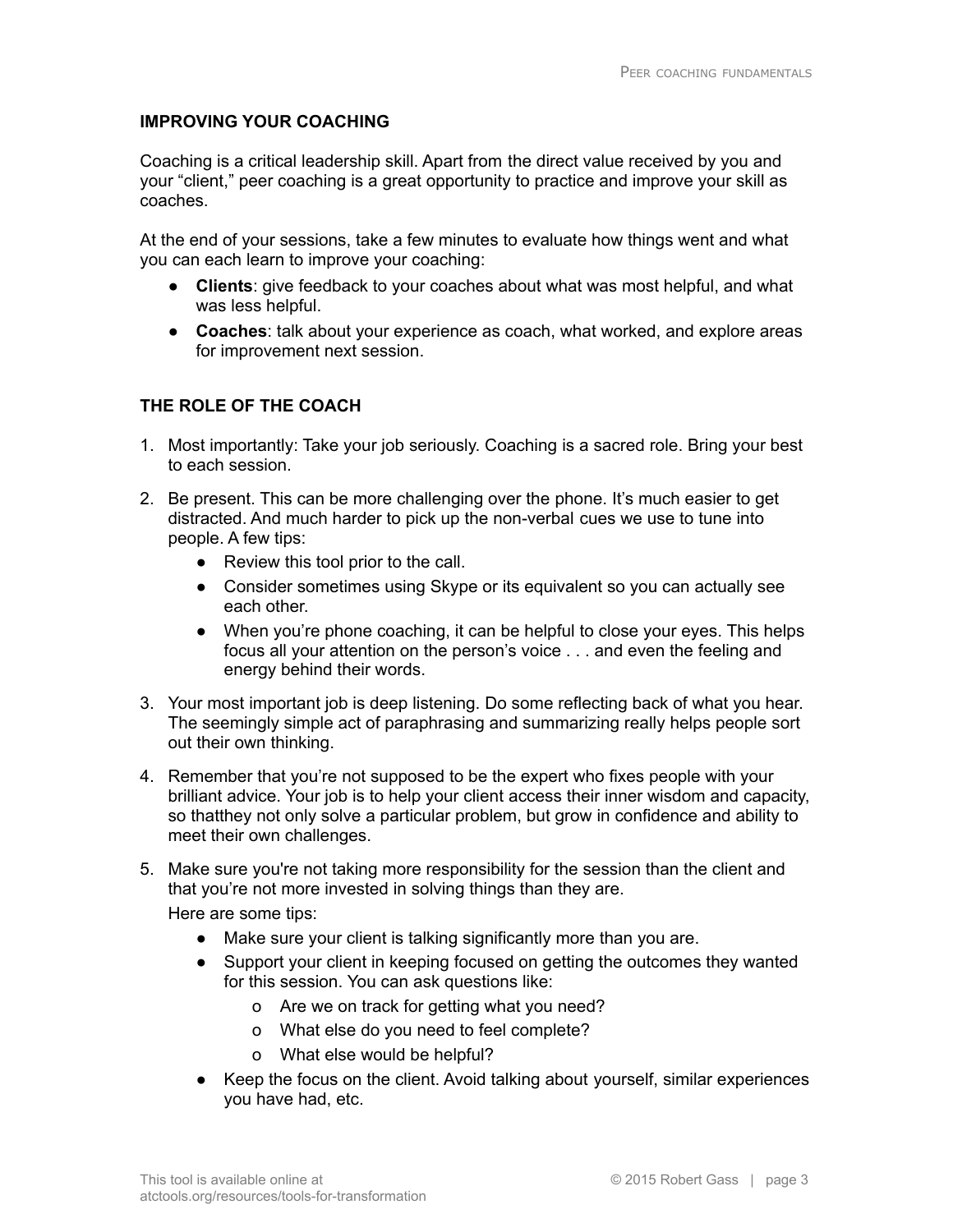- Avoid the mechanical pattern, where you ask a question, they give a short answer, you ask another question…a short answer…and so on
- 6. Even though your most important job is to be present and deeply listen, your role can also be active. Be courageous in offering feedback to your client. Be willing to challenge their assumptions or the way they're going about things.
- 7. Help the client find useful and new frames to think about their situations. Offer reframes lightly, to see if they're helpful:

*"Might it be useful to think of it this way?"*

8. Rather than factual questions designed primarily to help you understand the client's situation, ask transformational questions that invite the client to discover new perspectives.

Some examples:

- What else could this mean?
- What potential positive value might there be in this?
- What is the opportunity here?
- How *could* you make this work?
- If you *had* to do this, how would you make it work?
- 9. Actively help the client stay focused on meeting their goals.

10. Be careful in offering advice.

- Do you really want the responsibility of telling someone what to do? (We don't have to live the consequences of another's choices. They do!)
- Building commitment to live out choices may be as important as making the decision. Taking someone's advice usually generates less commitment than struggling through to one's own decision.
- Are you *really* wise enough to know what's best?

11. Having said this, there are times where it's fine to offer an opinion:

- When the client asks for your opinion. Just be clear that's only your opinion.
- When you have specific knowledge or information that the other does not. For example: knowledge about funder priorities, options for structuring meetings, tools for organizing, etc. – i.e. When someone asks you, *"How do I use this new software?"* don't respond with, *"I hear you saying you want me to help you use the software."*
- 12. Actively help your client focus on the outcomes they want for the session.
	- Help refocus them when they wander off on tangents.
	- Track time for them and see where they need to focus in order to achieve their desired outcome.
- 13. Be a reality check for your client. Make sure you believe they're setting themselves up for success rather than failure. Small steps and little wins can be more valuable than unachievable goals that erode confidence.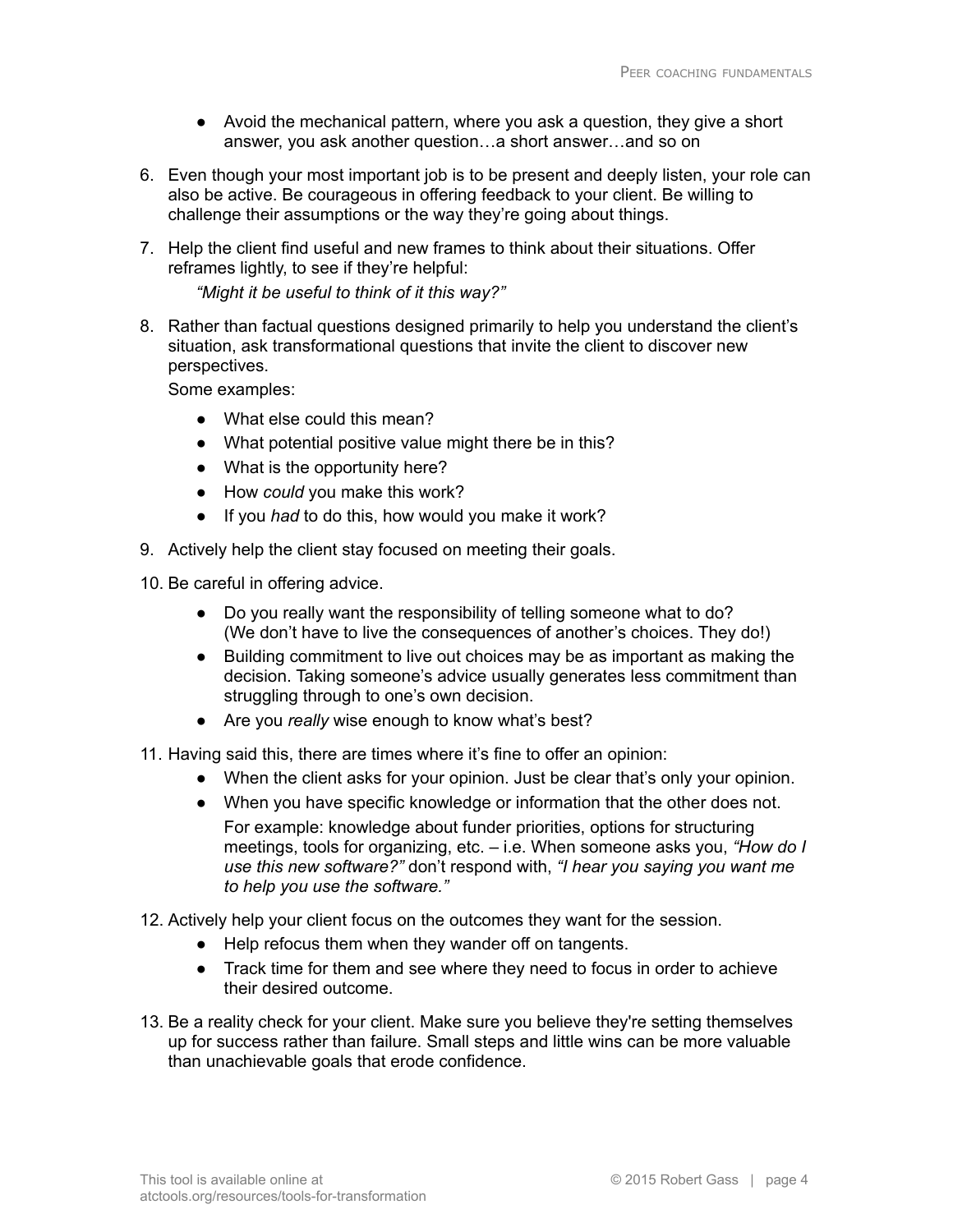#### **TIPS FOR GETTING COACHED**

- 1. Prepare for the session. Come having already thought about what you want to get out of the session. Review this tool prior to the call and have it handy during. Also consider using the **POP [Model](https://atctools.org/toolkit_tool/the-fabulous-pop-model/)** (Purpose, Outcomes, Process) – how can you get the most value out of this time?
- 2. There are no limits on what you can work on with your peer coach:
	- challenges in your work life
	- challenges in your personal life
	- help planning a particular meeting or event
	- preparing for a courageous conversation
	- help in harvesting lessons from something that didn't go well
	- $\bullet$  actually . . . anything

#### 3. Sessions Over Time

While you can get value out of taking each coaching session as an isolated event, there is great value in establishing some ongoing goals for your coaching. The goals might be around:

- moving some particular work forward
- developing particular leadership attributes
- practicing and developing particular skills
- team or organizational goals
- making shifts in the way you work
- changes in your personal life
- etc.

You can use your coaching sessions to help keep you accountable, get support and feedback, and track your progress over time.

- 4. Some of your peer coaching will be about gaining support for challenges and opportunities that arise between your sessions. It can also be valuable to use the coaching, in an intentional and proactive way, to make positive changes in your life. Use the **[Personal](https://atctools.org/toolkit_tool/personal-change-plan/) Change Plan** to help focus the changes you wish to make.
- 5. To repeat: Prepare for the session. Taking even a few minutes beforehand to get clear on how you want to make use of the time is the single most important thing you can do to get value from your peer coaching.
- 6. Last tip: Take charge of the sessions. It is your responsibility to get the value you need.